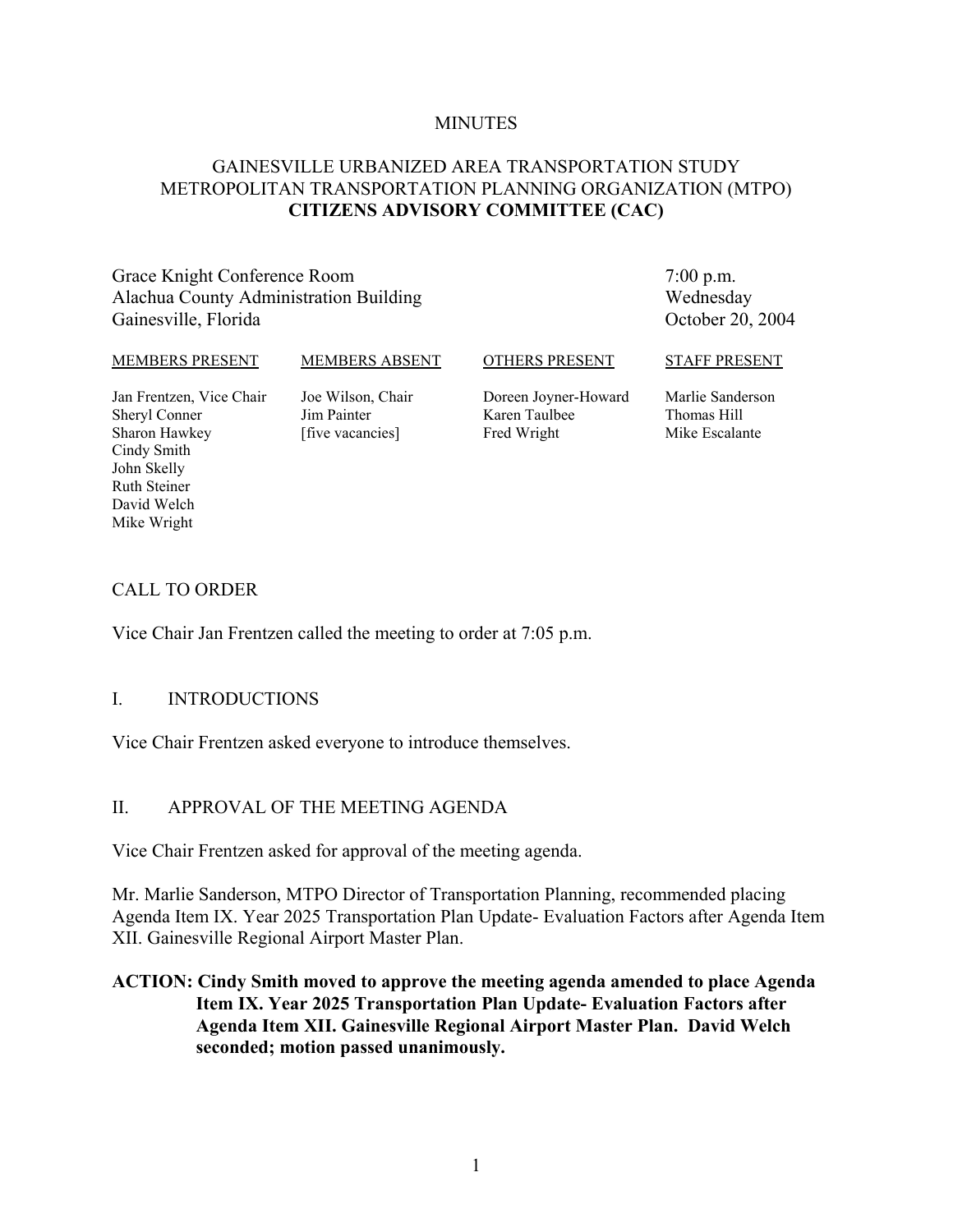## IV. APPROVAL OF COMMITTEE MINUTES

#### **ACTION: Sheryl Conner moved to approve the August 18, 2004 minutes. Cindy Smith seconded; motion passed unanimously.**

#### IV. CHAIRMAN'S REPORT

Mr. Sanderson announced that the next MTPO meeting is scheduled for November 4 at 1:30 p.m. in the Jack Durrance Auditorium. He said that the next CAC meeting is scheduled for December 1. He noted that the December MTPO meeting has been rescheduled for December 9. He discussed the Kermit Sigmon Citizen Participation Award and asked the committee members to begin thinking about selecting a recipient for the award.

## V. LANDSCAPING PLANS- STATE ROAD 26A

Mr. Thomas Hill, MTPO Senior Planner, stated that that the Florida Department of Transportation (FDOT) is requesting comments and approval of the State Road 26A Landscaping Plans.

Mr. Fred Wright, FDOT Transportation Consultant Project Manager, discussed the State Road 26A Landscaping Plans and answered questions.

- **ACTION: Cindy Smith moved to recommend that the MTPO approve the State Road 26A Landscaping Plans amended such that within two years of completion of the project, FDOT will evaluate, and if needed, remove and relocate the sidewalks in the eastern gateway triangle to accommodate pedestrian choice. Mike Wright seconded; motion passed unanimously.**
- **ACTION: David Welch moved to recommend that the MTPO approve the State Road 26A Landscaping Plans amended to reorient the south end of the sidewalk adjacent to the University of Florida President's residence to maintain a utility strip of at least three feet to a point past the south end of the traffic separator. Sheryl Conner seconded; motion passed unanimously.**
- **ACTION: Ruth Steiner moved to recommend that the MTPO authorize its Chair to send a letter to the FDOT District 2 Secretary thanking the District for funding the SR 26/26A gateway pond. Sharon Hawkey seconded; motion passed unanimously.**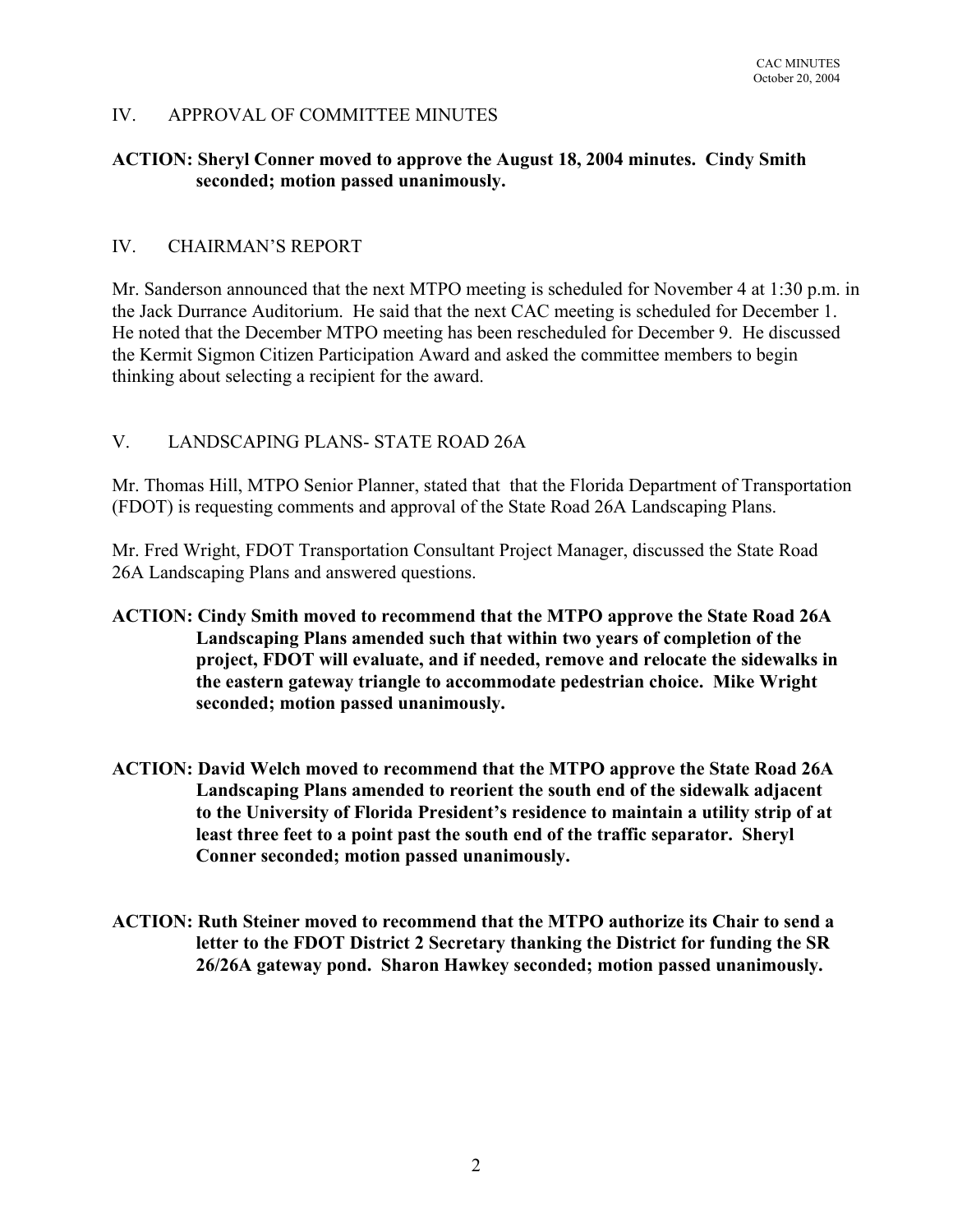# VI. ARCHER ROAD/S. 16TH AVENUE CHARRETTE-LIST OF PRIORITY PROJECTS

Mr. Sanderson stated that the MTPO at its meeting on July 15, discussed the Archer Road/S.  $16<sup>th</sup>$ Avenue Charrette. He said that during this discussion, the MTPO approved a motion to:

- 1. ask FDOT to fund (or conduct an in-house study), in the first year of FDOT's Work Program, the State Roads 24/226 Intersection Realignment Study and authorize the MTPO Chair to send a letter to FDOT making this request; and
- 2. include an intersection study of US 441 and Archer Road without the sliplane in the "Now" section of the Charrette implementation plan.

He added that FDOT has asked that the MTPO revise its *List of Priority Projects* to include the requested intersection realignment study at Archer Road and S. 16<sup>th</sup> Avenue. He noted that City of Gainesville Public Works Department staff has commented on the needs of funding the signal system in order to manage congestion in the urban area.

# **ACTION: Ruth Steiner moved to recommend that the MTPO amend the traffic operations priorities in Table 6 (see Exhibit 1) in this year's List of Priority Projects as follows:**

- **A. to insert as priority number three, the MTPO's July 15 request that the Florida Department of Transportation (FDOT) fund (or conduct an inhouse study) in the first year of FDOT's Work Program, the proposed State Roads 24/226 Intersection/Relocation Study plus any other impacted intersections; and**
- **B. to insert, as priority number four, the proposed State Road 24/US 441 Slip Lane Study. This study should consider the future east-west connection with Depot Avenue.**

## **Sharon Hawkey seconded; motion passed unanimously.**

# VIII. UNIVERSITY AREA "NO TURN ON RED" SIGNS

Mr. Sanderson stated that the CAC, at its August 18 meeting, discussed the "No Turn On Red" signage that have been recently installed as part of the traffic signal update projects adjacent to the University of Florida. He said that the Technical Advisory Committee recommended that the "No Turn On Red" signs be replaced by signs that read "Turning Traffic Must Yield to Pedestrians." He reported that the CAC recommended that the "No Turn On Red" signs be replaced by a variable message sign. He noted that FDOT staff said that any sign changes need to be approved by FDOT and that the City would have to pay for the change.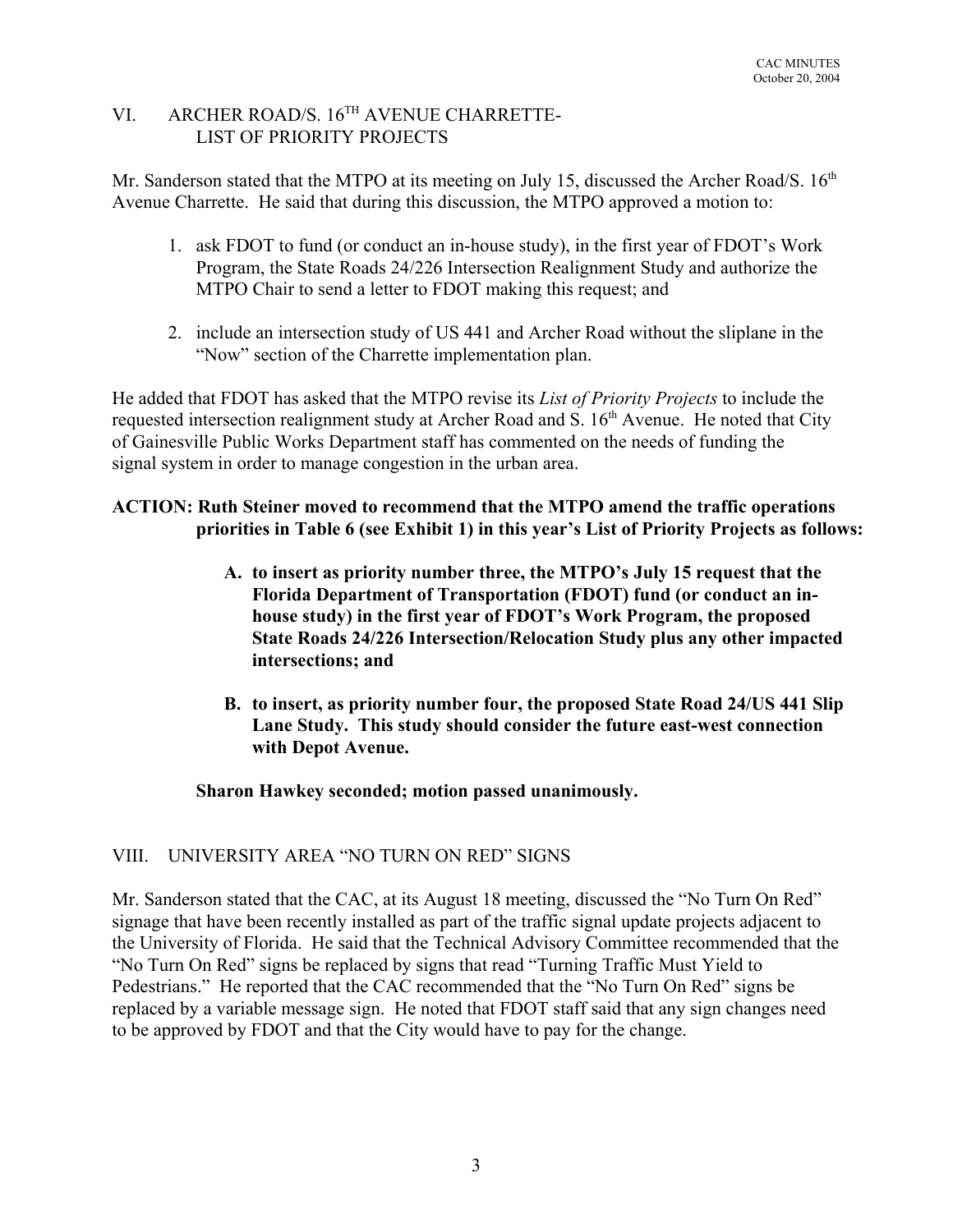Ms. Doreen Joyner-Howard, FDOT Transportation Specialist, reported that the mast arms would support the variable message sign and that the FDOT would fund the purchase of the signs, but that the City would have to install and maintain the signs.

## **ACTION: Ruth Steiner moved to recommend that the MTPO approve the use of a lighted "No Turn On Red" variable message sign that would come on during the hours when there is considerable pedestrian activity, with the understanding that FDOT would fund the purchase of the signs and the City would have to install and maintain the signs. Sheryl Conner seconded; motion passed unanimously.**

## X. PUBLIC INVOLVEMENT PLAN (PIP)

Mr. Sanderson and Mr. Michael Escalante, MTPO Principal Planner, discussed the PIP and answered questions.

## **ACTION: David Welch moved to recommend that the MTPO approve the revised draft PIP. Cindy Smith seconded; motion passed unanimously.**

# XI. SW 2ND AVENUE BIKELANES

Mr. Sanderson stated that MTPO staff has received an email regarding bicycle safety concerns on the SW Avenue bikelanes between SW 13<sup>th</sup> Street and Main Street. He reported that the Technical Advisory Committee deferred this agenda item so that City staff could research the Bicycle/ Pedestrian Advisory Board recommendations.

A member of the CAC asked about accommodating delivery vehicles.

A member of the CAC asked MTPO staff to contact Mr. Dan Burden about this issue.

# XII. GAINESVILLE REGIONAL AIRPORT MASTER PLAN

Mr. Sanderson stated that the Gainesville Regional Airport Master Plan is currently being updated and will be presented to the MTPO and its Advisory Committees next spring. He reported that Mr. Rick Crider, Gainesville Regional Airport Director, has asked MTPO staff to find out if the MTPO and its Advisory Committees would like a presentation concerning the information that has been developed so far.

## **ACTION: Mike Wright moved to request a presentation concerning the information that has been developed so far for the Gainesville Regional Airport Master Plan. Sheryl Conner seconded; motion passed unanimously.**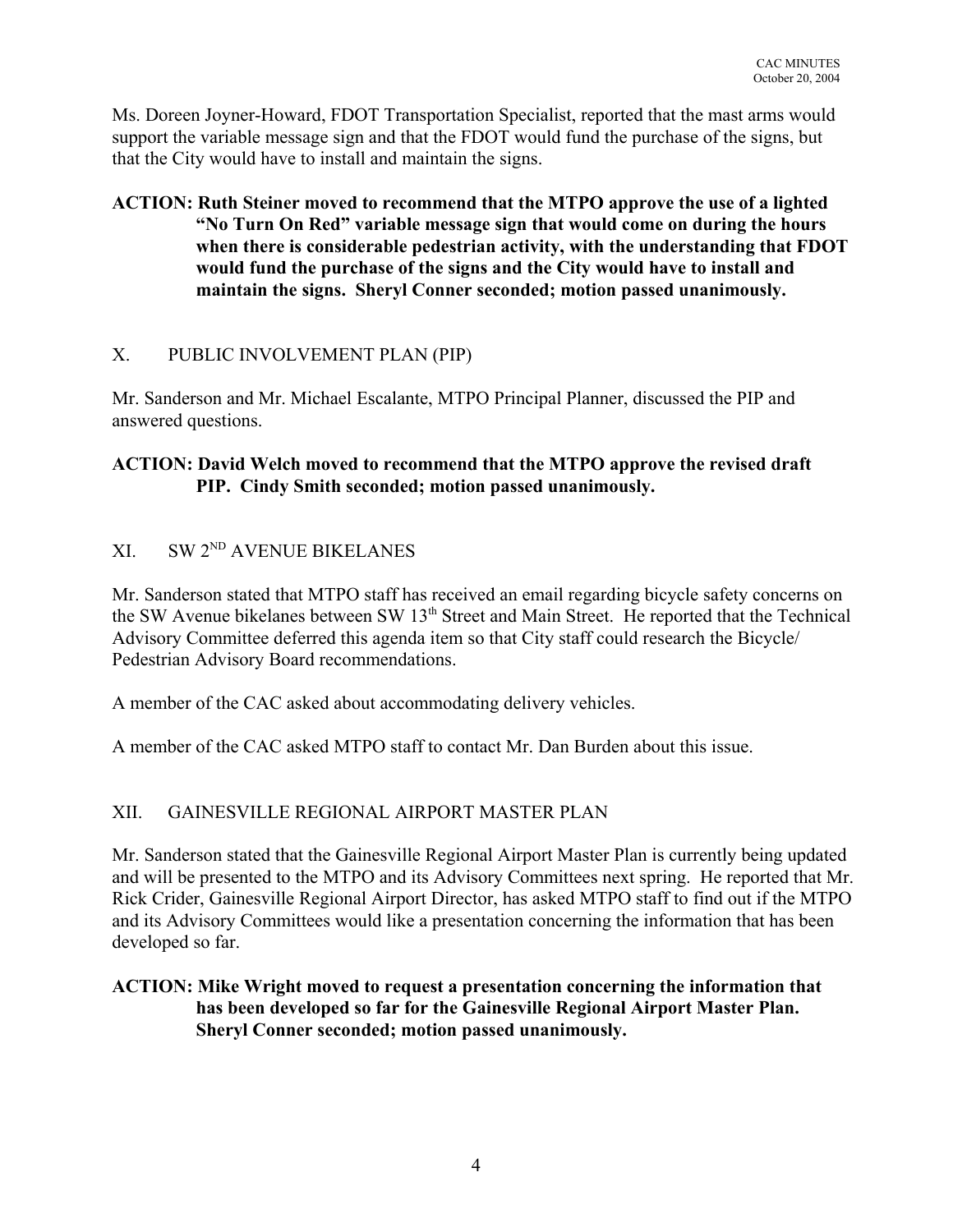#### IX. YEAR 2025 TRANSPORTATION PLAN UPDATE-EVALUATION FACTORS

Mr. Sanderson stated that the consultant for the Year 2025 Transportation Plan Update has requested that the committee members complete the evaluation factor forms.

 $\mathcal{L}_\text{max}$  and the contract of the contract of the contract of the contract of the contract of the contract of

Committee members completed the forms and gave them to MTPO staff.

# XIII. INFORMATION ITEMS

There was no discussion of the information items.

## ADJOURNMENT

The meeting was adjourned at 8:45 p.m.

Date Jan Frentzen, Vice Chair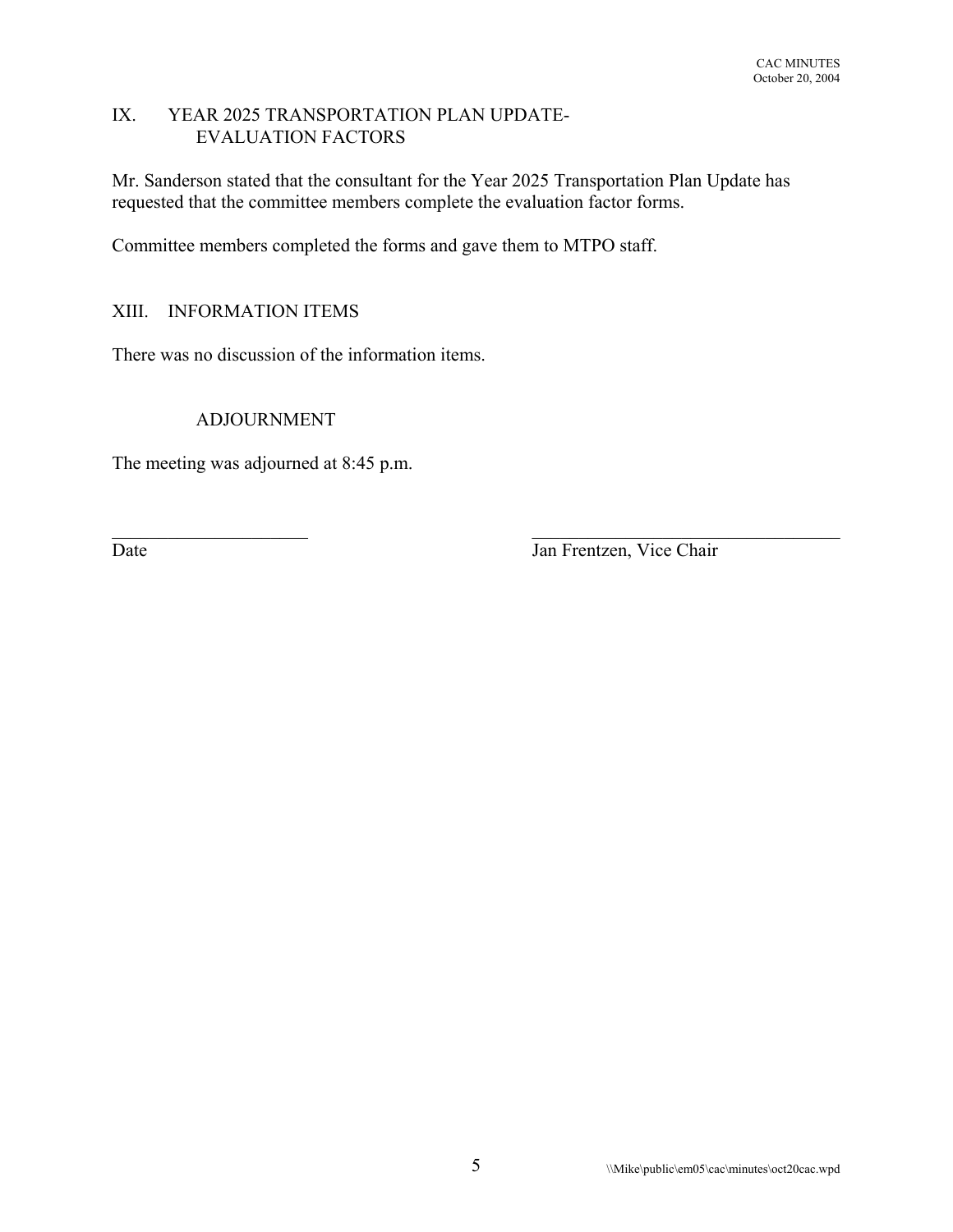## **EXHIBIT 1**

## **TABLE 6**

## **FISCAL YEARS 2005/2006 - 2009/2010 TRAFFIC OPERATIONS PRIORITIES (within the Gainesville Metropolitan Area)**

(Note: Projects in italic text are partially funded, as identified in the Transportation Improvement Program.)

| <b>NUMBER</b>                                       | <b>PROJECT</b>             | <b>LOCATION</b>                                                 | <b>DESCRIPTION</b>                                                                                                                            |
|-----------------------------------------------------|----------------------------|-----------------------------------------------------------------|-----------------------------------------------------------------------------------------------------------------------------------------------|
| $\overline{I}$<br>Partially<br><b>Funded</b>        | Traffic Signal System      | Systemwide                                                      | Implement Gainesville traffic signal<br>master plan                                                                                           |
| $\overline{2}$<br><b>Partially</b><br><b>Funded</b> | Traffic Signal System      | Systemwide                                                      | Implement annual corridor signal<br>retiming study                                                                                            |
| $\overline{3}$                                      | Archer Road                | AT: SW 16th Avenue                                              | Conduct the State Roads 24/226<br>Intersection/Relocation Study in first<br>year of FDOT Work Program                                         |
| $\overline{4}$                                      | Archer Road                | AT: SW 13th Street                                              | Conduct an intersection study without<br>the sliplane; this study should consider<br>the future east-west connection to<br>Depot Avenue       |
| 5                                                   | Main Street                | FM: NW 8 <sup>th</sup> Avenue<br>TO: NW 16 <sup>th</sup> Avenue | Corridor capacity enhancement<br>strategies-consistent with the Alachua<br>County North Main Street three-lane<br>reconstruction design plans |
|                                                     |                            | AT: NW 10 <sup>th</sup> Avenue                                  | Reconstruct traffic signals with MTPO-<br>approved mast-armed design                                                                          |
|                                                     | $N 16th$ Avenue            | AT: Main Street                                                 | Reconstruct intersection and install<br>MTPO-approved mast-arm design<br>traffic signals                                                      |
| 6                                                   | NE 16 <sup>th</sup> Avenue | FM: Main Street<br>TO: NE 2 <sup>nd</sup> Street                | Install continuous left turnlane                                                                                                              |
| $\overline{7}$                                      | NW 55 <sup>th</sup> Street | AT: NW 23rd Avenue                                              | Add northbound right turnlane                                                                                                                 |
| 8                                                   | $S$ $2nd$ Avenue           | FM: SW 13 <sup>th</sup> Street<br>TO: SE 7 <sup>th</sup> Street | Add medians; traffic signal upgrade;<br>and restripe with onstreet parking and<br>bikelanes                                                   |
| 9                                                   | E University Avenue        | FM: Downtown Library<br>TO: E 9 <sup>th</sup> Street            | Pedestrian refuge islands                                                                                                                     |